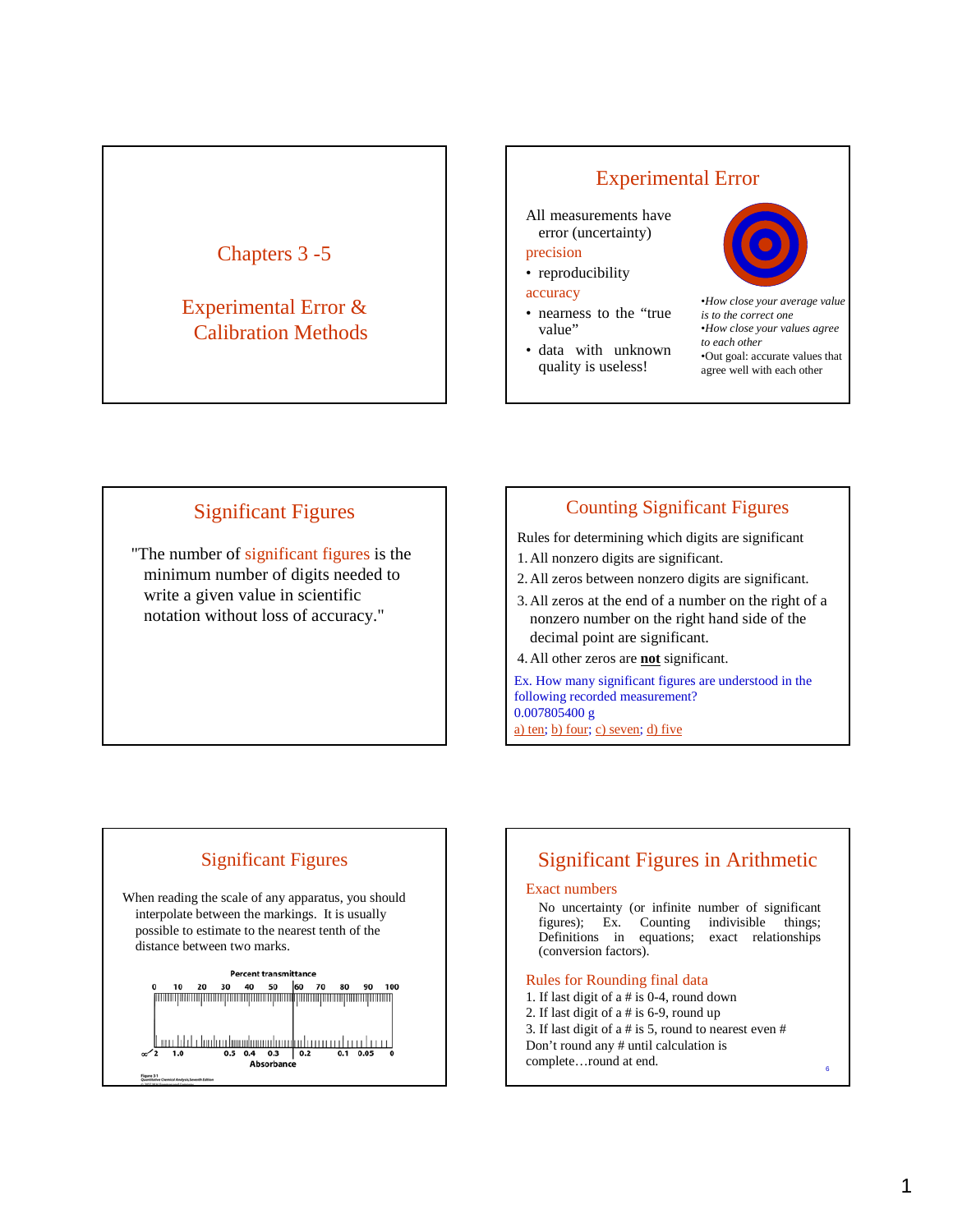## Significant Figures in Arithmetic

#### Addition and Subtraction

For addition and subtraction, the number of significant figures is determined by the piece of data with the fewest number of decimal places.

Ex.  $3.4 + 0.021 + 7.310 = 10.731 = 10.7$  $1.632 \times 10^5 + 4.107 \times 10^3 + 0.984 \times 10^6 = ? (P.41)$ 

### Significant Figures in Arithmetic

#### Multiplication and Division

For multiplication and division, the number of significant figures used in the answer is the number in the value with the fewest significant figures.



## Significant Figures in Arithmetic

#### Logarithms and Antilogarithms

- In a <u>logarithm</u> of a #, keep as many digits to the right of the decimal (**mantissa**) as there are sig. figs in original #
- In an antilogarithm, keep as many digits as there are digits to the right of the decimal (**mantissa**) in the original #.

logarithm of n:

 $\log n = a$   $\Leftrightarrow$   $n = 10^a$  **n** is the antilogarithm of **a**  $log 339 = 2.530 \Leftrightarrow 339 = 10^{2.530}$ antilog**(2.53)** = **102.53** = **3.4x101 2** => character (corresponds to the exponent of the

9 number written in scientific notation.)

# **.530 & .53** => mantissa <sup>10</sup> p-Functions  $pX = -\log_{10}[X]$ examples: pH pOH pCl pAg

### Significant Figures and Graphs

- The rulings on a sheet of graph paper should be compatible with the number of significant figures of the coordinates.
- In general, a graph must be at least as accurate as the data being plotted. For this to happen, it must be properly scaled. Contrary to "popular belief", a zero-zero origin of a graph is very **rare**.

11

7

# Types of Error no analysis is free of error or "uncertainty" Systematic Error (determinate error)

The error is reproducible and can be discovered and corrected.

#### Random Error (indeterminate error) Caused by uncontrollable variables, which can not be defined/eliminated.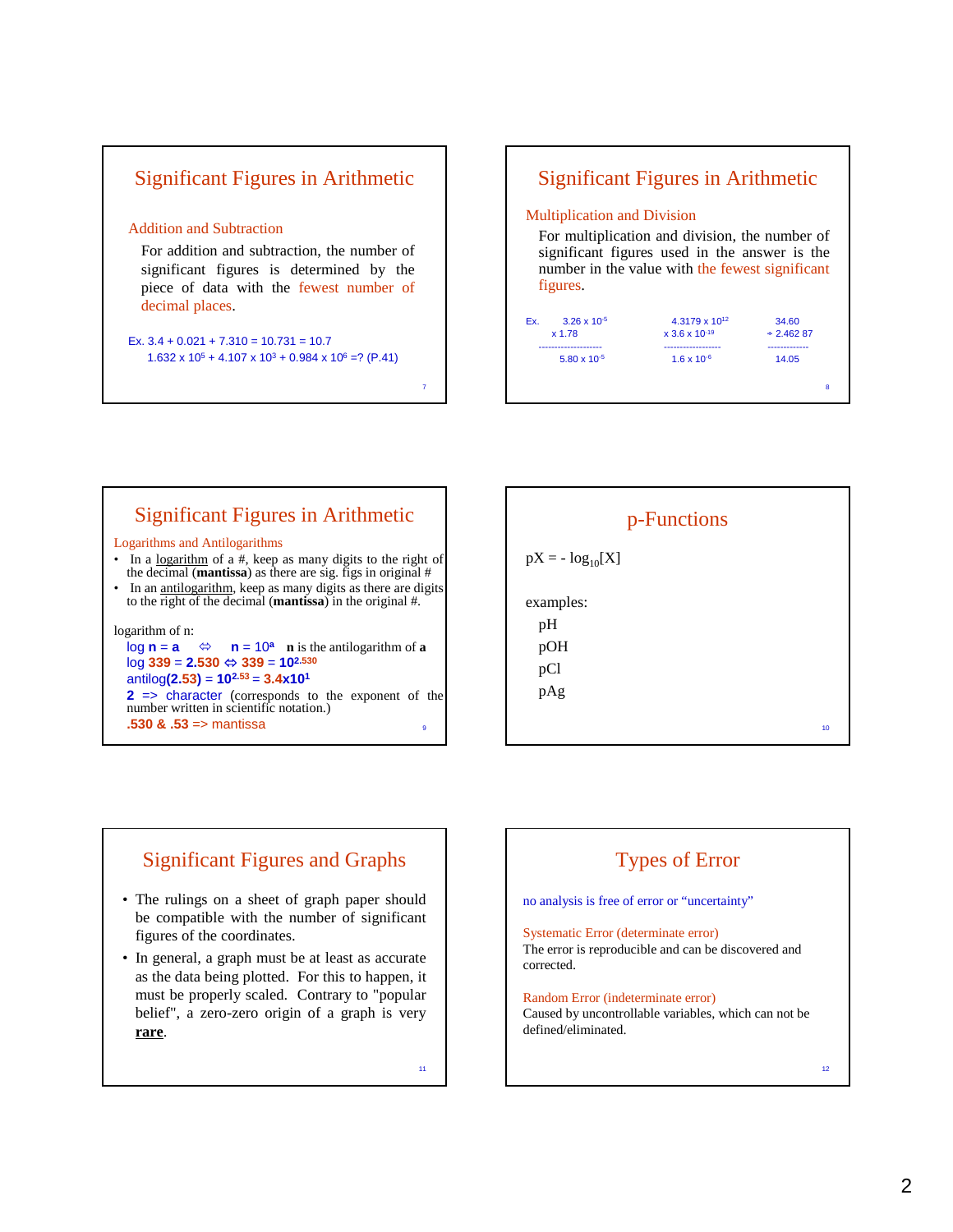### Systematic (determinate) errors

- 1. Instrument errors failure to calibrate, degradation of parts in the instrument, power fluctuations, variation in temperature, etc.
- Can be corrected by calibration or proper instrumentation maintenance.
- 2. Method errors errors due to no ideal physical or chemical behavior - completeness and speed of reaction, interfering side reactions, sampling problems
- Can be corrected with proper method development.
- 3. Personal errors occur where measurements require judgment, result from prejudice, color acuity problems.

Can be minimized or eliminated with proper training and experience.

13

15

#### Detection of Systematic Errors

- 1. Analysis of standard samples
- 2. Independent Analysis: Analysis using a "Reference Method" or "Reference Lab"
- 3. Blank determinations
- 4. Variation in sample size: detects constant error only

#### Random (indeterminate) Error

- No identifiable cause; Always present, cannot be eliminated; the ultimate limitation on the determination of a quantity.
- *Ex. reading a scale on an instrument caused by the finite thickness of the lines on the scale; electrical noise*
- The accumulated effect causes replicate measurements to fluctuate randomly around the mean; Give rise to a normal or Gaussian curve; Can be evaluated using statistics.





Mean: Average or arithmetic mean

Median: arrange results in increasing or decreasing order

Precision: S, RSD, Cv

Accuracy: Error, Relative Error

14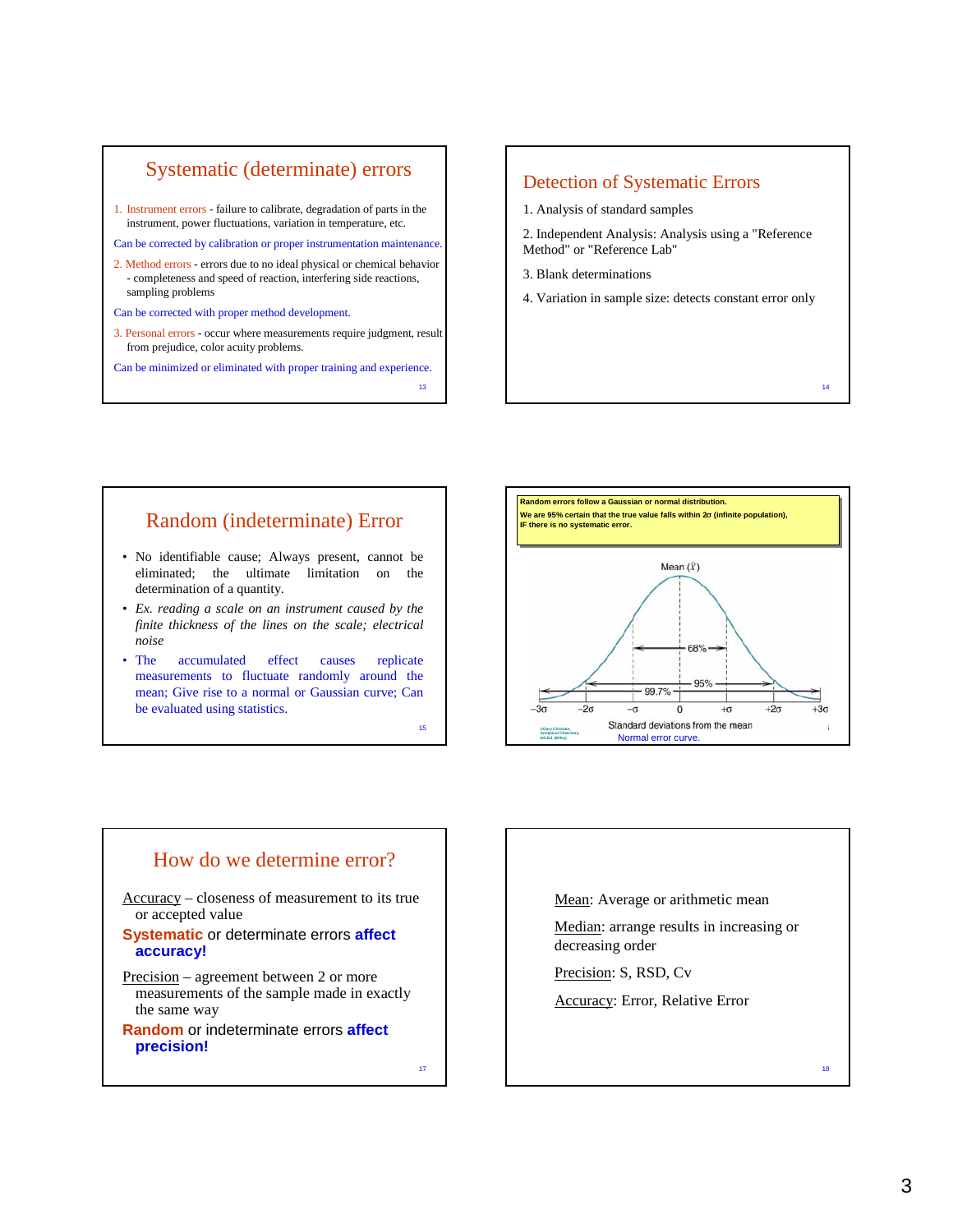









**Random errors follow a Gaussian or normal distribution. Random errors follow a Gaussian or normal distribution. We are 95% certain that the true value falls within 2**σ **(infinite population), We are 95% certain that the true value falls within 2**σ **(infinite population), IF there is no systematic error. IF there is no systematic error.**  $(x-\mu)^2/2\sigma^2$  Mean  $\mu$ 1  $e^{-(x-\mu)^2/2\sigma}$  $y = \frac{1}{\sigma \sqrt{2\pi}} e^{-(x-\sigma)}$ 2 68% 95% 99.7%- $-2\sigma$  $\mathbf{0}$  $+2\sigma$  $+3\sigma$ -σ  $+\sigma$ Standard deviations from the mean 24 **©Gary Christian, Analytical Chemistry, 6th Ed. (Wiley)** Normal error curve.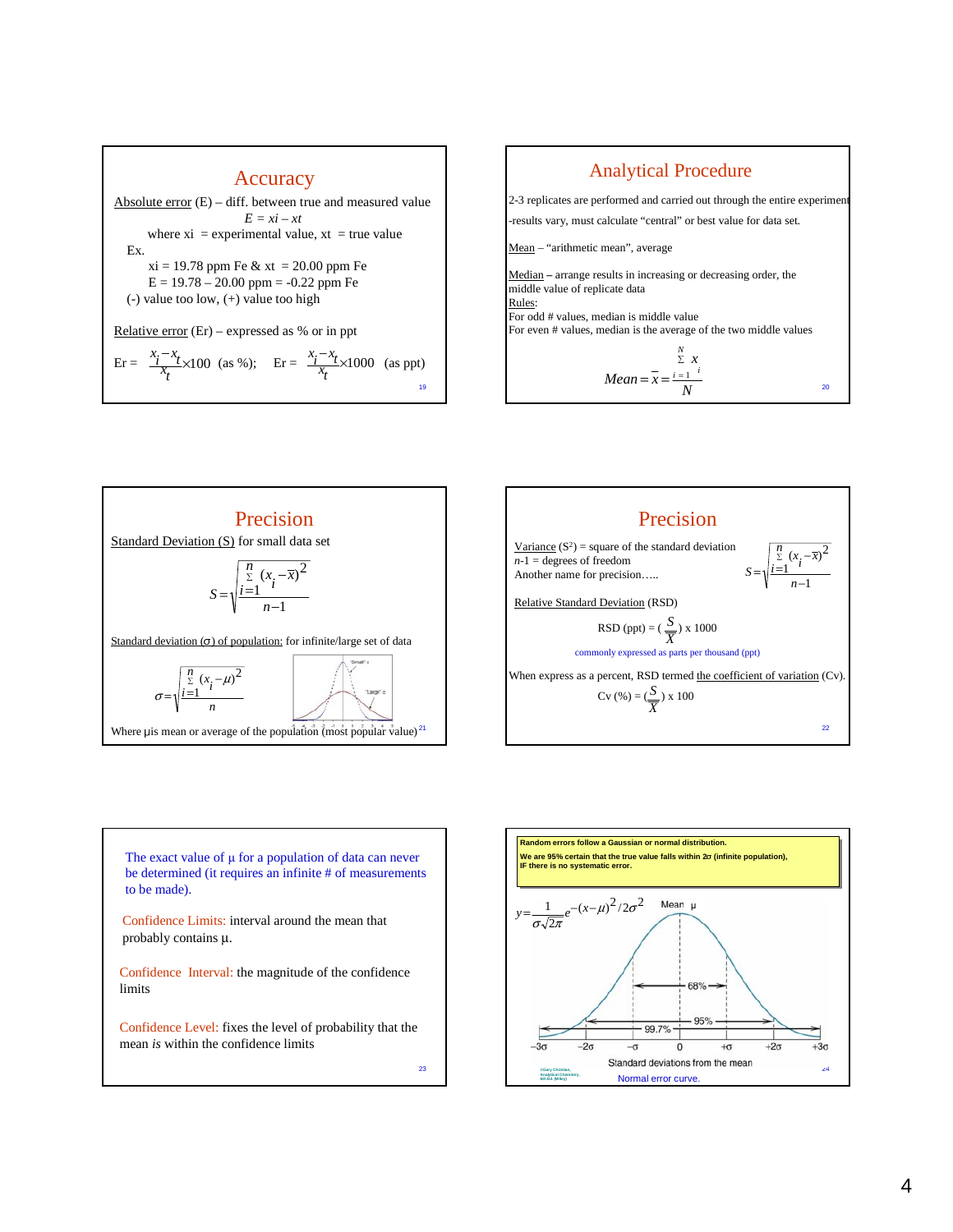

#### Comparison of Two Standard Deviations (precision) using F-test

$$
F_{calculated} = \frac{s_1^2}{s_2^2}
$$

Rules:  $\rm F_{calculated}$  always  $>=\!1$ If  $F_{caledculated} > F_{table}$  (95%), difference is significant

P. 63, Table 4-4

|                           |                                           | Are the two standard          |  |  |  |  |  |
|---------------------------|-------------------------------------------|-------------------------------|--|--|--|--|--|
| From air (g)              | <b>From chemical</b><br>decomposition (q) | deviations sig. different?    |  |  |  |  |  |
| 2.310 17                  | 2.301 43                                  | $Fealculated =$               |  |  |  |  |  |
| 2,309 86                  | 2,298 90                                  |                               |  |  |  |  |  |
| 2,310 10                  | 2.298 16                                  | $0.00138^{2}/0.00014_{2}^{2}$ |  |  |  |  |  |
| 2,310 01                  | 2.30182                                   | $= 93.$                       |  |  |  |  |  |
| 2,310 24                  | 2.298 69                                  |                               |  |  |  |  |  |
| 2.31010                   | 2.299 40                                  | Significant? Yes according    |  |  |  |  |  |
| 2.310 28                  | 2.298.49                                  |                               |  |  |  |  |  |
|                           | 2.29889                                   | to Table 4-4                  |  |  |  |  |  |
| Average                   |                                           |                               |  |  |  |  |  |
| 2,310 11                  | 2.299 47                                  |                               |  |  |  |  |  |
| <b>Standard deviation</b> |                                           | # of degrees of freedom?      |  |  |  |  |  |
| 0.00014,                  | 0.00138                                   |                               |  |  |  |  |  |

| Degrees of<br>freedom<br>for s. |                         | Degrees of freedom for s. |      |      |      |                |      |      |      |      |      |      |      |      |
|---------------------------------|-------------------------|---------------------------|------|------|------|----------------|------|------|------|------|------|------|------|------|
|                                 | $\overline{\mathbf{2}}$ | 3                         | 4    | 5    | 6    | $\overline{r}$ | 8    | 9    | 10   | 12   | 15   | 20   | 30   | ×.   |
| $\overline{\mathbf{z}}$         | 19.0                    | 19.2                      | 19.2 | 19.3 | 19.3 | 19.4           | 19.4 | 19.4 | 19.4 | 19.4 | 19.4 | 19.4 | 19.5 | 19.5 |
| 3                               | 9.55                    | 9.28                      | 9.12 | 9.01 | 8.94 | 8.89           | 8.84 | 8.81 | 8.79 | 8.74 | 8.70 | 8.66 | 8.62 | 8.53 |
| 4                               | 6.94                    | 6.59                      | 6.39 | 6.26 | 6.16 | 6.09           | 6.04 | 6.00 | 5.96 | 5.91 | 5.86 | 5.80 | 5.75 | 5.63 |
| 5                               | 5.79                    | 5.41                      | 5.19 | 5.05 | 4.95 | 4.88           | 4,82 | 4.77 | 4.74 | 4,68 | 4.62 | 4.56 | 4.50 | 4.36 |
| 6                               | 5.14                    | 4.76                      | 4.53 | 4.39 | 4.28 | 4.21           | 4.15 | 4.10 | 4.06 | 4.00 | 3.94 | 3.87 | 3.81 | 3.67 |
| 7                               | 4.74                    | 4.35                      | 4.12 | 3.97 | 3.87 | 3.79           | 3.73 | 3.68 | 3.64 | 3.58 | 3.51 | 3.44 | 3.38 | 3.23 |
| 8                               | 4.46                    | 4.07                      | 3.84 | 3.69 | 3.58 | 3.50           | 3.44 | 3.39 | 3.35 | 3.28 | 3.22 | 3.15 | 3.08 | 2.93 |
| 9                               | 4.26                    | 3.86                      | 3.63 | 3.48 | 3.37 | 3.29           | 3.23 | 3.18 | 3.14 | 3.07 | 3.01 | 2.94 | 2.86 | 2.71 |
| 10                              | 4.10                    | 3.71                      | 3.48 | 3.33 | 3.22 | 3.14           | 3.07 | 3.02 | 2.98 | 2.91 | 2.84 | 2.77 | 2.70 | 2.54 |
| 11                              | 3.98                    | 3.59                      | 3.36 | 3.20 | 3.10 | 3.01           | 2.95 | 2.90 | 2.85 | 2.79 | 2.72 | 2.65 | 2.57 | 2.40 |
| 12                              | 3.88                    | 3.49                      | 3.26 | 3.11 | 3.00 | 2.91           | 2.85 | 2.80 | 2.75 | 2.69 | 2.62 | 2.54 | 2.47 | 2.30 |
| 13                              | 3.81                    | 3.41                      | 3.18 | 3.02 | 2.92 | 2.83           | 2.77 | 2.71 | 2.67 | 2.60 | 2.53 | 2.46 | 2.38 | 2.21 |
| 14                              | 3.74                    | 3.34                      | 3.11 | 2.96 | 2.85 | 2.76           | 2.70 | 2.65 | 2.60 | 2.53 | 2.46 | 2.39 | 2.31 | 2.13 |
| 15                              | 3.68                    | 3.29                      | 3.06 | 2.90 | 2.79 | 2.71           | 2.64 | 2.59 | 2.54 | 2.48 | 2.40 | 2.33 | 2.25 | 2.07 |
| 16                              | 88.8                    | 3.24                      | 3.01 | 2.85 | 2.74 | 2.66           | 2.59 | 2.54 | 2.49 | 2.42 | 2.35 | 2.28 | 2.19 | 2.01 |
| 17                              | 3.59                    | 3.20                      | 2.96 | 2.81 | 2.70 | 2.61           | 2.55 | 2.49 | 2.45 | 2.38 | 2.31 | 2.23 | 2.15 | 1.96 |
| 18                              | 3.56                    | 3.16                      | 2.93 | 2.77 | 2.66 | 2.58           | 2.51 | 2.46 | 2.41 | 2.34 | 2.27 | 2.19 | 2.11 | 1.92 |
| 19                              | 3.52                    | 3.13                      | 2.90 | 2.74 | 2.63 | 2.54           | 2.48 | 2.42 | 2.38 | 2.31 | 2.23 | 2.16 | 2.07 | 1.88 |
| 20                              | 3.49                    | 3.10                      | 2.87 | 2.71 | 2.60 | 2.51           | 2.45 | 2.39 | 2.35 | 2.28 | 2.20 | 2.12 | 2.04 | 1.84 |
| 30                              | 3.32                    | 2.92                      | 2.69 | 2.53 | 2.42 | 2.33           | 2.27 | 2.21 | 2.16 | 2.09 | 2.01 | 1.93 | 1.84 | 1.62 |
| ×                               | 3.00                    | 2.60                      | 2.37 | 2.21 | 2.10 | 2.01           | 1.94 | 1,88 | 1,83 | 1.75 | 1.67 | 1.57 | 1.46 | 1.00 |